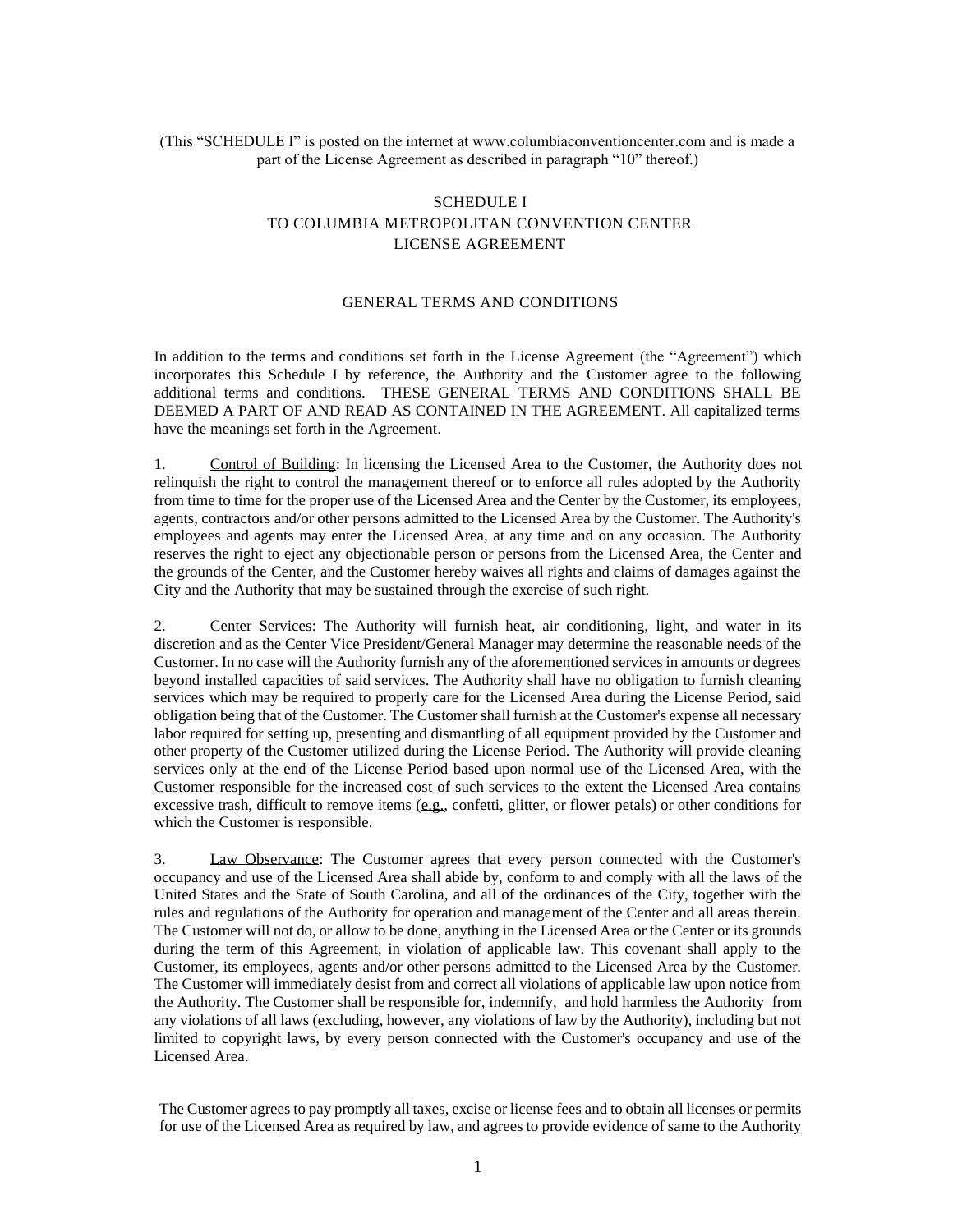upon request. The Customer also agrees to advise all exhibitors offering goods for sale that applicable sales tax reports must be filed, and taxes paid, designating that sales were made in the Center.

4. Indemnification and Assumption of the Risk: Customer shall hold harmless and indemnify the Authority from any claims asserted by any person connected with the Customer's occupancy and use of the Licensed Area arising from the exposure to COVID-19 or any other naturally occurring disease during a public health emergency or at any other time, including attorney's fees and costs. Any and all persons who enter the Licensed Area during a declared public health emergency knowingly and voluntarily assume the risk of potential exposure to Covid-19 and related illnesses. Any person's voluntary presence within the Licensed Area is deemed to be a full release of liability to the Authority for any personal injury, including death, or other loss suffered from exposure to or contraction of a naturally occurring disease as a result of their presence on the premises or any negligence of the Authority. Customer is responsible for the communication of and compliance with all applicable public health guidelines and the Authority's associated policies during its use of the Licensed Area.

5. Floor Plans and Event Requirements. For events with booth space, exhibitors or and/or vendors, prior to the Customer making commitments to any parties regarding use of any portion of the Licensed Area, including assignments of exhibit space, the Customer shall provide the Authority with a full and complete floor plan for the event (including a description of all required electrical, communications systems, and plumbing work) and receive the Authority's written approval thereof. At least four (4) weeks prior to the commencement of the License Period, the Customer shall confirm the continued accuracy of the approved floor plans or such approval for any updates thereto, as well as specify required room or hall set-ups, staging, personnel requirements, and food and beverage requirements. The Customer shall be responsible for all added costs incurred because of late delivery of such materials, which shall be charged in the Authority's reasonable discretion. The Authority reserves the right to require the Customer to make reasonable changes, deletions or additions to the foregoing to assure the efficient operation of the Center for the subject event and other activities being conducted in the Center at such time.

6. Evacuation of Facility: Should it become necessary in the judgment of the Authority to evacuate the Center because of bomb threat or for other reasons of public safety, the Customer will retain possession of the Licensed Area for sufficient time after such evacuation to complete presentation of his activity without an increase in the Minimum License Fee, provided that such time does not interfere with another future user of the Licensed Area. If it is not possible to complete presentation of the activity, the Minimum License Fee and the Additional Charges, if any, shall be forfeited, prorated, or adjusted at the discretion of the Authority and the Customer hereby waives any claim for damages or compensation from the Authority.

7. Responsibility for Property: The Authority assumes no responsibility whatsoever for any property placed in the Center, including the Licensed Area, by the Customer. The Authority is hereby expressly relieved and discharged from any and all liability for any loss, injury or damage to persons or property that may be sustained by reason of the occupancy of the Center, including the Licensed Area, by the Customer, unless it is proved that such loss, injury or damage is caused by the Authority's gross negligence or willful misconduct.

8. Removal of Properties: In the event that goods, wares, merchandise and property of any and all kinds and description, are left in the Center after the termination of this Agreement, then the Authority shall be and is hereby authorized to remove from the Center at the expense of the Customer, all such goods, wares, merchandise and property of any and all kinds and description. The Authority shall not be liable for any damage or loss to said goods, wares, merchandise or other property which may be sustained, either by reason of such removal or the place to which it may be removed, and the Authority is hereby expressly released from any and all claims for damages of whatever kind or nature. The Authority reserves the right to remove from the Center all effects of the Customer or any person connected to the Customer's occupancy of the Licensed Area remaining in the Center after termination of this Agreement at expense of the Customer and to charge One Hundred and no/100 Dollars (\$100.00) per day for late removal of any property remaining in the Center, or the actual expense incurred in removal and storage of such property if undertaken by the Authority, whichever is greater.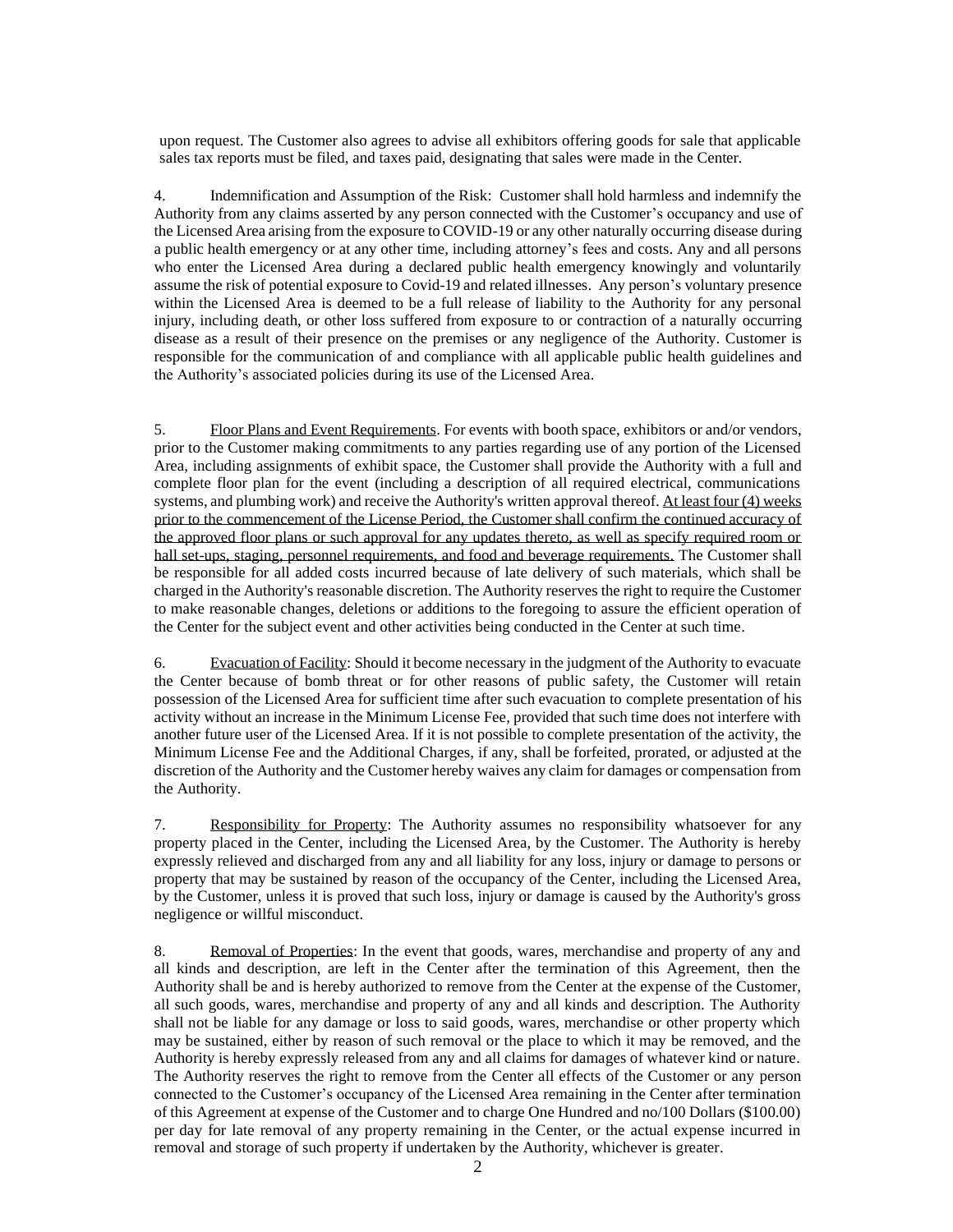9. Seating Capacity: At no time shall the Customer sell or otherwise dispose of, or permit to be sold or otherwise dispose of, tickets in excess of the seating capacity of the Licensed Area. Further, in areas where seating is not provided the Customer shall at no time admit a larger number of persons than legally permitted or that can safely and freely move about. Further, the Customer will not permit chairs or other objects to be or remain in the passageways or exit ways and will keep all passageways and exit ways clear at all times. Sidewalks, grounds, entries, passages, vestibules, halls, elevators, abutting streets and all ways of access to public utilities of the Licensed Area shall not be obstructed by the Customer, its employees or agents, or used for any purpose other than ingress to and egress.

10. Defacement of Center: The Customer shall not injure or mar, or in any manner deface the Licensed Area, and shall not cause or permit anything to be done whereby the Center and the Licensed Area shall be in any manner injured or marred or defaced, nor shall the Customer drive or permit to be driven, any nails, hooks, tacks, screws or bolts in any part of the Center, including the Licensed Area, nor shall the Customer make or allow to be made any alteration of any kind therein or thereon, nor any adhesive tape or stickers at any location therein. The Customer shall not sell, dispense or give away or permit the sale, dispensing or giving away of gas filled balloons or adhesive stickers in the Licensed Area or in any of the halls, passageways or approaches thereto. If the Licensed Area, or any portion of the Center or its grounds, during the term of this Agreement shall be damaged by the act, default or negligence of the Customer, or by the Customer's agents, employees, or any other persons admitted to the Licensed Area by the Customer, the Customer will pay to the Authority upon demand, such sum as shall be necessary to restore the damaged area to the original condition, ordinary wear and use excepted.

11. Care of Premises: The Customer agrees to cause the Licensed Area to be kept clean and orderly and generally cared for in a reasonable manner during the term of this Agreement.

12. Approval of Services**:** The Authority reserves the right to approve decorators, contractors or other service people or agencies employed or engaged by the Customer, who must complete a Third Party Provider Agreement before working in the Center and provide evidence of insurance in certain instances.

13. Signs and Posters: The Customer will not post or allow to be posted or exhibited signs, advertisements, show bills, lithographs, posters, or cards of any description inside or in front of or on any part of the Center except in regular locations provided by the Authority therefore, and will use, post or exhibit only such advertisements, show bills, lithographs, posters, or cards as related to the performance or exhibition or event to be given in the Licensed Area, and for such period of time as designated in writing by the Center Vice President/General Manager. The Customer further agrees not to allow any advertising media to imply that the Authority is sponsoring or endorsing the event covered by the Agreement without the written consent of the Authority.

14. Lost Articles: The Authority shall have the sole right to collect and have the custody of articles left in the Center by the persons attending any event given or held in the Licensed Area, and the Customer or any person in the Customer's employ shall not collect or interfere with the collection or custody of such articles.

15. Assignments: The Customer shall not assign this Agreement or suffer any use of the Licensed Area other than as specified in the Agreement, or sublet the Licensed Area or any part thereof, without the prior written consent of the Authority.

16. Fire Hazards: The Customer shall not do or permit to be done anything in or upon any portion of the Center, including the Licensed Area, or bring or keep anything therein or thereupon which will in any way conflict with the conditions of any insurance policy upon the Center or part thereof, or in any way increase the rate of fire insurance upon the Center or on property kept therein, or in any way conflict with the laws relating to fires or with the regulations of the fire department, or with any of the rules, regulations or ordinances of the City or in any way obstruct or interfere with the rights of the other users of the Center or injure or annoy them. The Customer shall not, without the written consent of the Authority, put up or operate any engine, motor, or machinery on the premises, or use oils, explosives, fireworks (including sparklers), burning fluids, camphene, kerosene, naphtha, or gasoline for either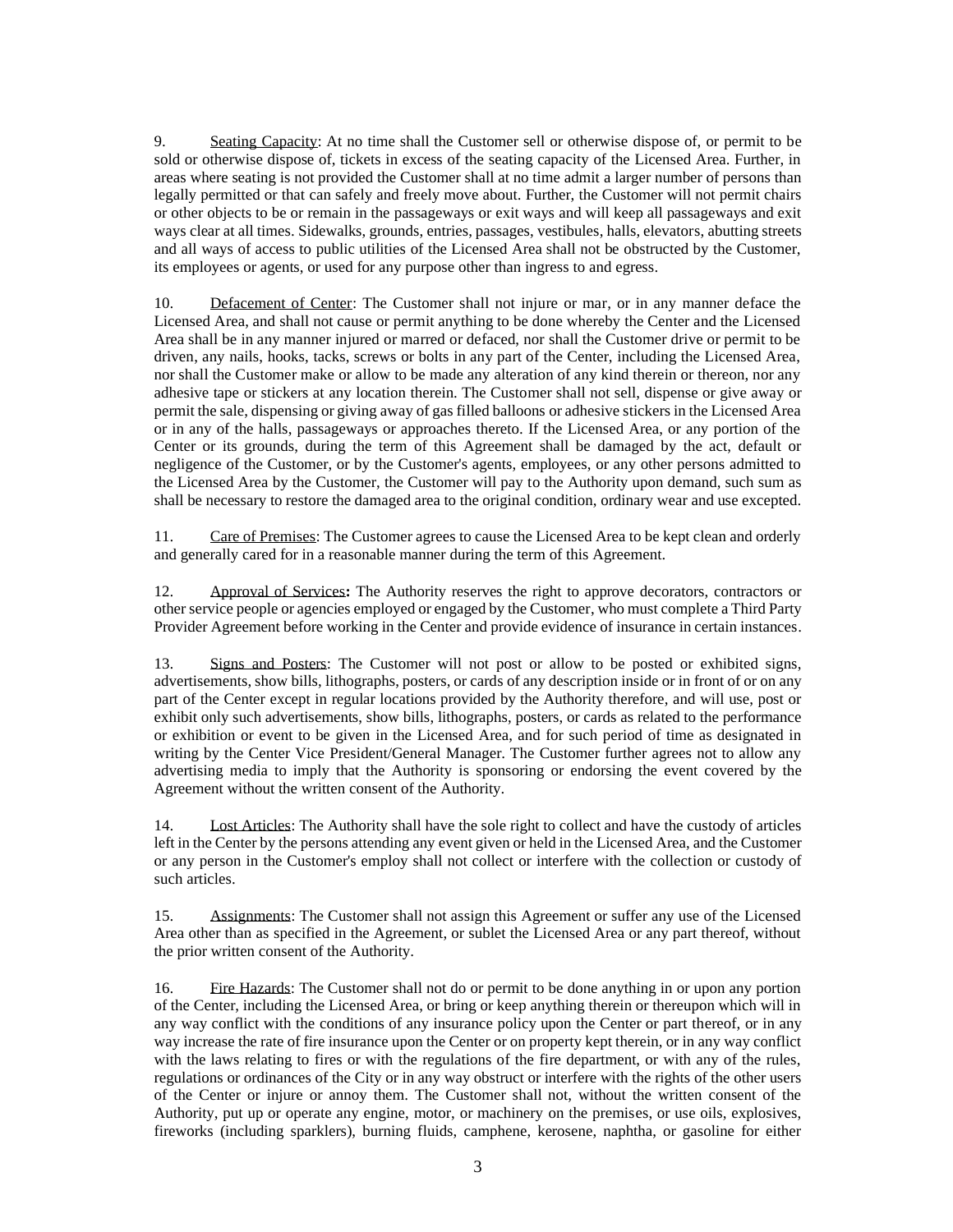mechanical or other purposes. The Customer may not use hazer or fogger machines without prior written approval of the Authority and will be responsible for the cost of a fire watch during the Function. The Customer further agrees that all decorative material used in the Licensed Area must be flameproof and that all matters involving safety be resolved by the decision of the Center Vice President/General Manager.

The Center is a "No Smoking" facility. The Customer agrees to notify all agents, employees, or any other persons admitted to the Licensed Area by the Customer that smoking is prohibited inside the Center.

17. Discretionary Matters: Any decision affecting any matter not herein expressly provided for shall rest solely within the discretion of the Authority and/or the Center Vice President/General Manager.

18. Vacating of Licensed Area: The Customer agrees to vacate, quit and surrender the Licensed Area to the Authority at the end of the License Period in the same condition as the Licensed Area was made available to the Customer at the start of the License Period.

19. Workmen's Compensation: The Customer agrees to hold the City and the Authority harmless and to indemnify them against any claims or liability for compensation under the South Carolina Workmen's Compensation Act arising out of injuries sustained by any employees of the Customer or of any contractor or sub-contractor under the Customer.

20. Damage to Premises: The Customer acknowledges that the Licensed Area together with all furniture, fixtures and equipment located therein have been delivered to the Customer in an undamaged condition. The Customer agrees that if the Licensed Area, any portion of the Center, or any furniture, fixture or equipment located in the Licensed Area and made available for the Customer's use hereunder shall be damaged during the term of this Agreement by the act, default or negligence of the Customer, or of the Customer's employees, agents, contractors, patrons, guests, or any person admitted to the Licensed Area by the Customer, the Customer will pay to the Authority upon demand such sum as shall be necessary to restore said area to an undamaged condition. The Customer hereby assumes full responsibility for the character, acts and conduct of all persons admitted to the Licensed Area or to any portion of the Center by the consent of the Customer or by or with the consent of any person acting for or on behalf of the Customer.

21. Attorney's Fees, Litigation Expenses: If the Customer defaults in the payment of the Minimum License Fee or any other amount or charge for which the Customer is liable hereunder or in the performance of any obligation in the part of the Customer to be performed hereunder, then in such event the Customer covenants and agrees to pay all costs and expenses, including reasonable attorney's fees, incurred by the Authority in the collection of such amounts or charges and/or in the protection or enforcement of the Authority's rights hereunder.

22. Control, Custody, and Handling of Receipts: In the handling, control, custody, and keeping of receipts and refunds, whether the same are received through the box office or otherwise, the Authority is acting for the accommodation and sole benefit of the Customer, and that as to such receipts and funds the Authority shall be responsible only for gross neglect or willful misconduct.

23. Performance Approval: The Authority retains approval right of performance, exhibition or entertainment to be conducted in the Licensed Area, and the Customer agrees that no such activity or part thereof shall be given or held if the Authority provides written objection on the grounds of character offensive to the public morals, failure to uphold event advertising claims or violation of any laws or the Authority's rules and regulations.

24. Non-Discrimination: In its use and occupancy of the Licensed Area, the Customer shall not discriminate against any person or class by reason of age, sex, handicap, color, race, creed, religion or national origin.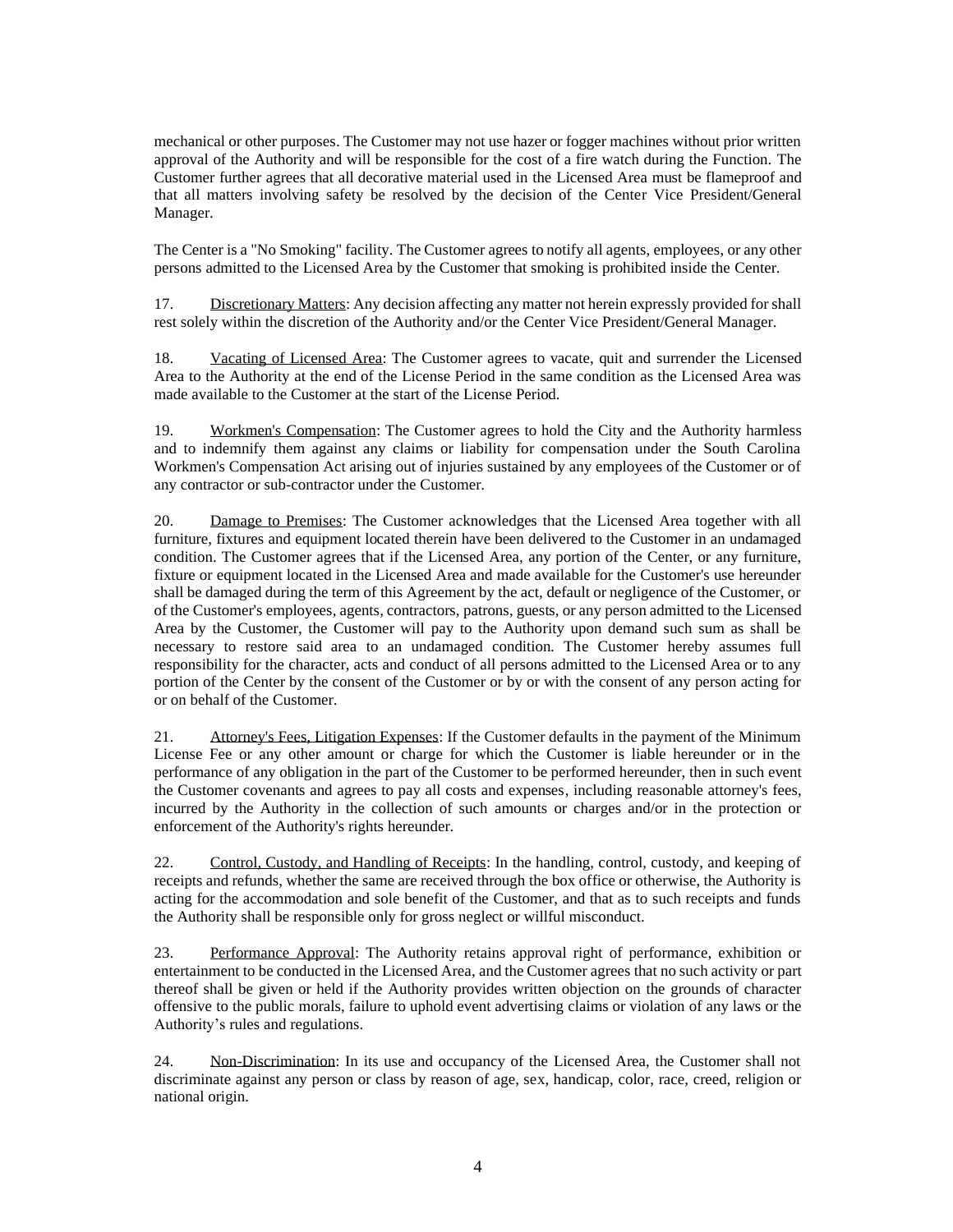25. Successors and Assigns: All terms and conditions of this Agreement shall be binding upon the parties, their heirs, successors, and assigns, and cannot be varied or waived by any oral representations or promise of any agent or other person of the parties hereto unless the same shall be in writing signed by the duly authorized agent or agents of the parties hereto.

26. Copyrights: The Customer will assume all costs arising from the use of patented, trademarked, franchised or copyrighted music, materials, devices, processes or dramatic rights used or incorporated in any activity conducted in, on or about the Licensed Area. The Customer agrees to indemnify, defend and hold harmless the City and the Authority from any claims or costs, including legal fees, which might arise from any claims related to the use of any such materials.

27. Parking: Parking rights and privileges are reserved by the Authority with respect to any parking on the grounds of the Center and the Authority shall not be required to provide any specific parking to the Customer unless agreed in writing by the Authority. The Customer may be responsible for costs associated with a parking lot attendant is determined to be necessary by the Authority for any Function. Public parking facilities in the area will afford the Customer, its employees, agents and guests spaces for parking at prevailing rates for the area.

28. Customer Property: The Authority will make reasonable efforts to accept delivery of property addressed to the Customer one (1) business day prior to event for a handling charge of five (\$5) dollars per box. Any shipments received prior to one (1) business day prior to an event will be charged the then prevailing handling charge per box for earlier deliveries, and the Customer will indemnify and hold harmless the City and the Authority for any loss or damage to such property in the receipt, handling, care or custody of such property at any time. The Customer further indemnifies the City and the Authority from any claims or costs related to claims from any third party for loss or damage to property located on or about the Center during the time covered by this Agreement.

29. Interruption or Termination of Function: The Authority retains the right to cause the interruption of any performance or other activity in any Licensed Area in the interest of public safety and to likewise cause the termination of such performance when in the sole judgment of the Authority such action is necessary in the interest of public safety.

30. Advertising: The Customer agrees that all advertising of the event will be honest and true and will include accurate information on event times and ticket prices, if applicable.

31. Non-Exclusive Right: The Authority shall retain the right to use and/or license use of such portions of the Center as may not be covered by this Agreement. The Authority also retains the right to reenter any part of the Licensed Area should such part become vacant; and to determine that such unused portion may be offered for other use with receipts there from going to the Authority with an appropriate adjustment on the Customer's Minimum License Fee.

32. ADA Compliance: To the Authority's knowledge, the Center, as a place of "public accommodation", is in compliance with the Americans With Disabilities Act, as amended (the "ADA"). If the Customer determines that any violation of the ADA exists with respect to the Center, the Customer shall promptly notify the Authority in writing and the Authority shall endeavor to comply with the ADA in all material respects. The Customer shall comply with the ADA with respect to all activities conducted within the Licensed Area.

The Authority and the Customer shall jointly endeavor to identify organizations or individuals that can provide any auxiliary aids and services that are required by the ADA.

33. Relocation of Licensed Premises: If the Authority, in good faith but in its sole discretion, deems it necessary for the safe and orderly operation of the Center, the Authority may substitute comparable facilities for those designated above as the Licensed Area for any Function. The Customer agrees that any such relocation of Licensed Area will not constitute a breach of this Agreement.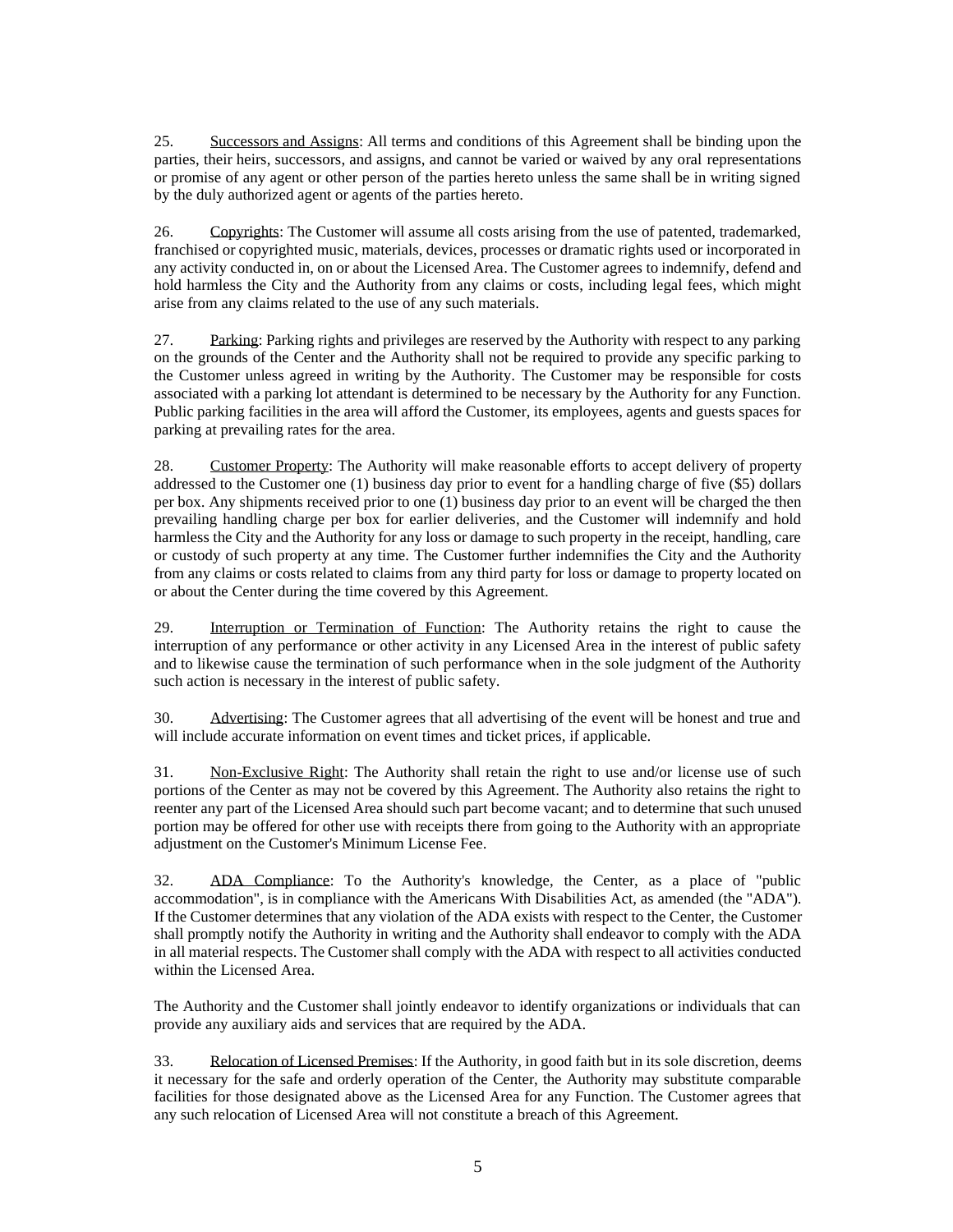34. Arbitration: At the sole and exclusive option of the Authority, any dispute, argument or claim arising out of or related directly or indirectly to this Agreement between the Authority and the Customer may be submitted to binding arbitration in Columbia, South Carolina in accordance with the rules of the American Arbitration Association.

35. Interpretation: All references to the City or the City of Columbia include the Columbia Public Facilities Corporation. All references to the Center, unless the context clearly requires otherwise, include the Licensed Area, all interior and exterior portions of the Center, its grounds and all parking areas operated by the Authority for use by the Customer and visitors to the Center. All references to indemnification or liability of the Authority shall include, within the coverage of such provision, shareholders, the members, board of directors, officers, employees and agents of the Authority and any other persons or entities to whom the Authority may have an obligation to protect, defend or indemnify, which specifically includes the City of Columbia.

36. Force Majeure. Irrespective of any provision to the contrary contained in this Agreement, neither the Authority nor the Customer shall be liable for its failure to perform its obligations under this Agreement if such non-performance is due to: (i) acts of God; (ii) war; (iii) government regulations; (iv) acts of terrorism; (v) strikes or work stoppages; (vi) civil disorder; (vii) curtailment or delay in transportation facilities preventing at least 25% of the anticipated participants of the Customer from attending the Event; (viii) floods, fire, earthquakes and other disasters or catastrophes; (ix) global health conditions (including but not limited to any epidemic, pandemic or disease outbreak such as COVID-19); (x) unreasonable and extreme inclement weather; (xi) public utility failure; (xii) declaration of a "severe" (Level Red) risk of terrorist attack by the US Department of Homeland Security; (xiii) issuance of a travel advisory for the region in which the Center is located by the World Health Organization; or (xiv) any other emergency beyond the control of either party. This Agreement may be terminated by written notice from one party to the other without a cancellation charge for any of the above reasons if it becomes inadvisable, illegal or impossible to provide the License Facilities or hold the Event (or to continue the Event for the full term of the License Period if the Event has commenced). In the event of termination of this Agreement due to any of the above reasons, any unearned and unpaid portion of the License Fee shall abate, or, if previously paid, shall be refunded by the Authority to the Customer.

37. Cumulative Remedies: All rights, powers and privileges conferred hereunder upon the Authority shall be cumulative and shall not be restricted to those given by law.

38. Notices: All notices required or permitted to be given to any party pursuant to this Agreement shall be in writing and delivered personally, or sent by registered or certified mail, return receipt requested, or by generally recognized, prepaid, overnight air courier services, or by facsimile or email. If given by facsimile or email, the notice shall be deemed to have been given upon receipt of a confirmation or reply, respectively. All other such notices to either party shall be deemed to have been provided when delivered, if delivered personally or refused by those individuals or entities addressed below. The designation of the individuals to be so notified and the addresses of such persons or entities for the purpose of notice may be changed from time to time by written notice to the other party, in a manner provided herein for giving notice, which shall be deemed effective ten (10) days after such written notice of change is furnished to the other party.

| To Authority: | Vice President/General Manager<br>Columbia Metropolitan Convention Center |
|---------------|---------------------------------------------------------------------------|
|               | 1101 Lincoln Street<br>Columbia, South Carolina 29201                     |
| To Customer:  | At the address set forth on page 1 of the Agreement                       |

39. Entire Agreement: This Agreement contains the complete and exclusive agreement between the parties and is intended to be a final expression of their agreement. No promise, representation, warranty or covenant not included in this Agreement has been or is relied upon by any party. Each party has relied upon its own examination of the full Agreement and the provisions thereof, the counsel or its own